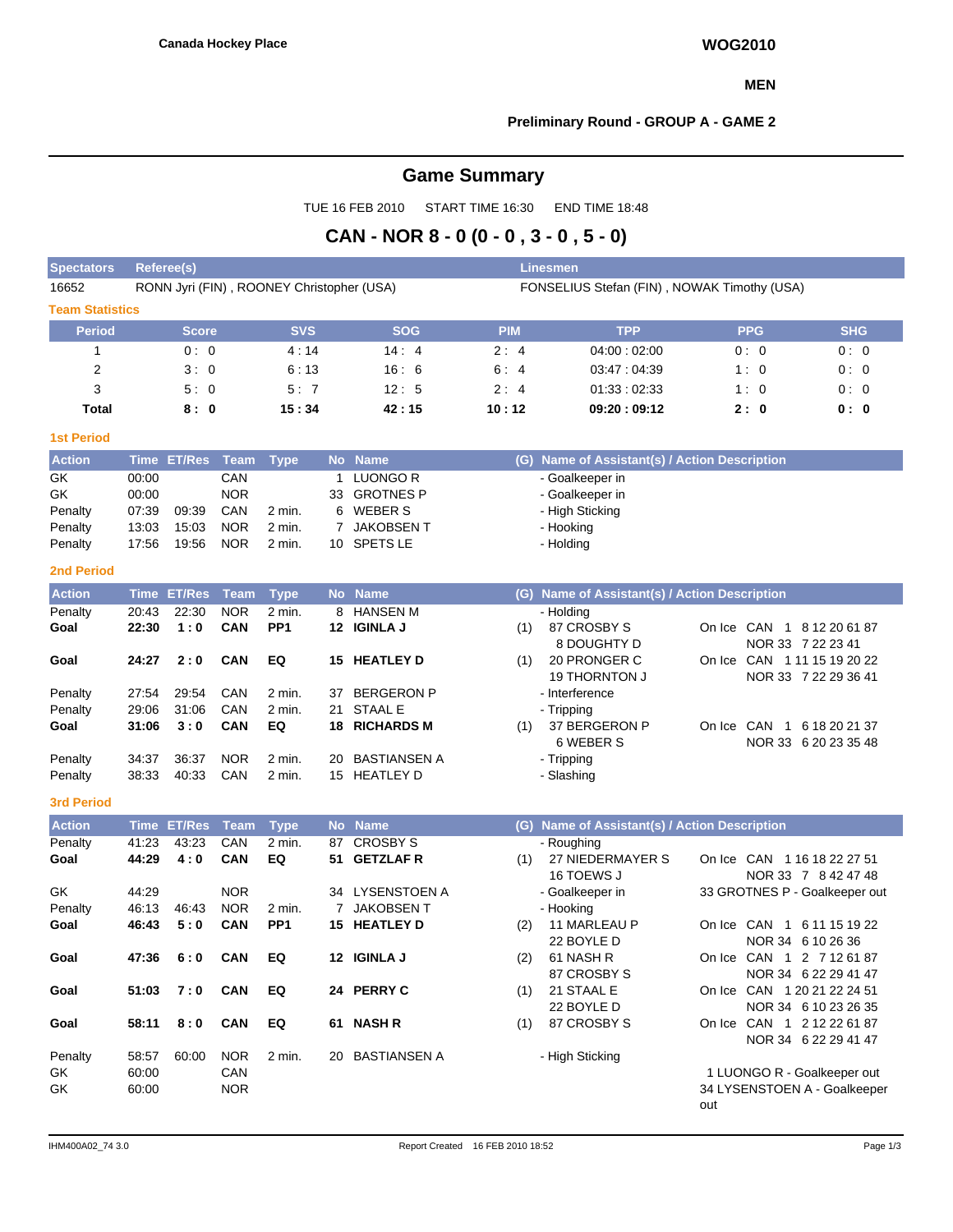### **MEN**

## **Preliminary Round - GROUP A - GAME 2**

## **Goalkeeper Records**

#### **Team : CAN Team : NOR**

| No Name                   | <b>SOG</b> | <b>SVS</b> | <b>MIP</b> | No Name             | SOG | <b>SVS</b> | <b>MIP</b> |
|---------------------------|------------|------------|------------|---------------------|-----|------------|------------|
| LUONGO Roberto            | 15         | 15         | 60:00      | 33 GROTNES Pal      | 32  | 28         | 44.29      |
| 29 FLEURY Marc-Andre (EG) |            |            |            | 34 LYSENSTOEN Andre | 10  | ี          | 15:31      |
| 30 BRODEUR Martin         |            |            |            | 30 SMITH Ruben (EG) |     |            |            |

### **Game Statistics**

| Team: CAN (RED) |  |
|-----------------|--|
|                 |  |

|                    |                          |   |                |                | Shots on Goal |                |          |                |            |             | Time on Ice    |      |                         |            |            |
|--------------------|--------------------------|---|----------------|----------------|---------------|----------------|----------|----------------|------------|-------------|----------------|------|-------------------------|------------|------------|
| <b>No Pos Name</b> |                          | G | A PIM          |                |               | $\overline{2}$ |          | 3 OT TS +/-    |            | $\mathbf 1$ | $\overline{2}$ | 3    | <b>OT</b><br><b>TOT</b> | <b>SHF</b> | <b>AVG</b> |
| 6 D                | <b>WEBER Shea</b>        | 0 | 1              | 2              | 2             | 0              | 2        | 4              | $+1$       | 6:59        | 7:44           | 4:57 | 19:40                   | 30         | 0:39       |
| 11F                | <b>MARLEAU Patrick</b>   | 0 | 1              | 0              | 2             | 1              | 0        | 3              | $+1$       | 4:52        | 6:02           | 5:57 | 16:51                   | 24         | 0:42       |
| 15F                | <b>HEATLEY Dany</b>      | 2 | 0              | 2              | 1             | 2              | 1        | 4              | $+1$       | 4:40        | 4:25           | 5:09 | 14:14                   | 21         | 0:40       |
| 19F                | <b>THORNTON Joe</b>      | 0 | 1              | 0              | 0             | 0              | $\Omega$ | 0              | $+1$       | 5:04        | 3:56           | 4:39 | 13:39                   | 20         | 0:40       |
| 27 D               | NIEDERMAYER Scott +C     | 0 | 1              | 0              | 0             | 1              | $\Omega$ | 1              | $+1$       | 5:17        | 7:32           | 6:17 | 19:06                   | 29         | 0:39       |
| 20 D               | PRONGER Chris +A         | 0 | 1              | 0              | 0             | 1              | 0        |                | $+3$<br>1. | 6:48        | 6:19           | 6:01 | 19:08                   | 28         | 0:41       |
| 22 D               | <b>BOYLE Dan</b>         | 0 | $\overline{2}$ | 0              | 1             | 1              | $\Omega$ | $\overline{2}$ | $+4$       | 6:15        | 5:31           | 8:26 | 20:12                   | 26         | 0.46       |
| 37 F               | <b>BERGERON Patrice</b>  | 0 | 1              | 2              | 0             | 0              | 0        | 0              | $+1$       | 4:40        | 3:16           | 4:54 | 12:50                   | 22         | 0:35       |
| 61 F               | <b>NASH Rick</b>         |   | 1              | 0              | 1             | 1              | 1        | 3              | $+2$       | 5:54        | 3:59           | 3:57 | 13:50                   | 21         | 0:39       |
| 87F                | <b>CROSBY Sidney</b>     | 0 | 3              | $\overline{2}$ | 1             | 2              | 0        | 3              | $+2$       | 5:54        | 5:31           | 4:05 | 15:30                   | 25         | 0:37       |
| 2D                 | <b>KEITH Duncan</b>      | 0 | 0              | 0              | 0             | 0              | 0        | 0              | $+2$       | 5:44        | 3:36           | 7:05 | 16:25                   | 24         | 0:41       |
| 7 D                | <b>SEABROOK Brent</b>    | 0 | 0              | 0              | 0             | 0              | 0        | 0              | $+1$       | 3:02        | 2:06           | 3:38 | 8:46                    | 14         | 0:37       |
| 21 F               | <b>STAAL Eric</b>        | 0 | 1              | 2              | 1             | 1              | 2        | 4              | $+2$       | 3:51        | 4:02           | 4:39 | 12:32                   | 19         | 0:39       |
| 24 F               | <b>PERRY Corey</b>       | 1 | 0              | 0              | 2             | $\mathbf 0$    | 2        | 4              | $+1$       | 5:02        | 3:16           | 4:54 | 13:12                   | 20         | 0:39       |
| 51 F               | <b>GETZLAF Ryan</b>      | 1 | 0              | $\mathbf 0$    | 1             | 1              | 1        | 3              | $+2$       | 4:56        | 3:16           | 4:37 | 12:49                   | 21         | 0:36       |
| 8 D                | <b>DOUGHTY Drew</b>      | 0 | 1              | 0              | 0             | 0              | 0        | 0              | 0          | 5:29        | 6:15           | 3:37 | 15:21                   | 23         | 0:40       |
| 10F                | <b>MORROW Brenden</b>    | 0 | 0              | 0              | 0             | $\Omega$       | $\Omega$ | 0              | 0          | 2:13        | 2:26           | 3:11 | 7:50                    | 16         | 0:29       |
| 12F                | IGINLA Jarome +A         | 2 | 0              | 0              | 0             | 2              | 2        | 4              | $+2$       | 2:52        | 3:31           | 3:25 | 9:48                    | 16         | 0:36       |
| 16 F               | <b>TOEWS Jonathan</b>    | 0 | 1              | 0              | 2             | 1              | $\Omega$ | 3              | $+1$       | 3:44        | 4:51           | 4:51 | 13:26                   | 21         | 0:38       |
| 18 F               | <b>RICHARDS Mike</b>     | 1 | 0              | 0              | 0             | 2              | -1       | 3              | $+2$       | 2:34        | 3:59           | 3:38 | 10:11                   | 17         | 0:35       |
| 1 GK               | <b>LUONGO Roberto</b>    | 0 | 0              | 0              | 0             | 0              | 0        | 0              |            |             |                |      |                         |            |            |
| 29 GK              | <b>FLEURY Marc-Andre</b> | 0 | 0              | 0              | 0             | 0              | 0        | 0              |            |             |                |      |                         |            |            |
| 30 GK              | <b>BRODEUR Martin</b>    | 0 | 0              | 0              | 0             | 0              | 0        | 0              |            |             |                |      |                         |            |            |
| Total              |                          | 8 | 15             | 10             | 14            | 16             | 12       | 42             |            |             |                |      |                         |            |            |

## **Head Coach :** BABCOCK Mike

| Team : NOR (WHT),       |          |          |               |          |              |             |                                         |                                                       |                |                            |                                                  |  |                                                                      |                |
|-------------------------|----------|----------|---------------|----------|--------------|-------------|-----------------------------------------|-------------------------------------------------------|----------------|----------------------------|--------------------------------------------------|--|----------------------------------------------------------------------|----------------|
|                         |          |          |               |          |              | Time on Ice |                                         |                                                       |                |                            |                                                  |  |                                                                      |                |
| No Pos Name             |          |          |               |          | $\mathbf{2}$ |             |                                         |                                                       | 2 <sup>1</sup> | 3                          |                                                  |  |                                                                      |                |
| JAKOBSEN Tommy +C       | 0        | $\Omega$ | 4             | 0        | $\Omega$     | - 0         | $-2$                                    |                                                       |                |                            |                                                  |  |                                                                      | 35 0:37        |
| <b>ROYMARK Martin</b>   | 0        | $\Omega$ | $\Omega$      |          |              |             | -3                                      | 5:21                                                  |                | 4:19                       |                                                  |  | 26                                                                   | 0:33           |
| TRYGG Mats +A           | 0        | $\Omega$ | $\Omega$      |          |              |             |                                         |                                                       |                |                            |                                                  |  | 39                                                                   | 0:42           |
| <b>VIKINGSTAD Tore</b>  | $\Omega$ | $\Omega$ | $\Omega$      | $\Omega$ | $\Omega$     |             | -3                                      | 6:05                                                  | 4:54           | 4:44                       |                                                  |  |                                                                      | 25 0:37        |
| <b>THORESEN Patrick</b> | $\Omega$ | $\Omega$ | $\Omega$      |          | $\Omega$     |             |                                         |                                                       |                |                            |                                                  |  | 26                                                                   | 0:39           |
| <b>HOLOS Jonas</b>      | 0        | $\Omega$ | $\Omega$      | $\Omega$ | $\Omega$     |             | -4                                      |                                                       |                | -8:31                      |                                                  |  | 48                                                                   | 0:34           |
| HANSEN Mads +A          | 0        | $\Omega$ | $\mathcal{P}$ |          |              |             | -1                                      | 7:07                                                  | 7:41           | 6:57                       |                                                  |  | 31                                                                   | 0:42           |
| <b>SKRODER Per-Age</b>  | 0        | $\Omega$ | $\Omega$      | 0        | 0            | - 0         | 0                                       | 5:00                                                  | 5:57           | 0:00                       |                                                  |  | 13                                                                   | 0:50           |
|                         |          |          |               | G A PIM  |              |             | <b>Shots on Goal</b><br>2 0<br>$\Omega$ | 3 OT TS $+/-$<br>$\Omega$<br>3<br>$-2$<br>3<br>3<br>0 | $-3$           | 8:12<br>8:54<br>8:45 10:41 | 5:03 8:33<br>4:40<br>9:38 8:53<br>6.10 6.12 4:32 |  | 21:48<br>14:20<br>27:25<br>15:43<br>16:54<br>27:57<br>21:45<br>10:57 | OT TOT SHF AVG |